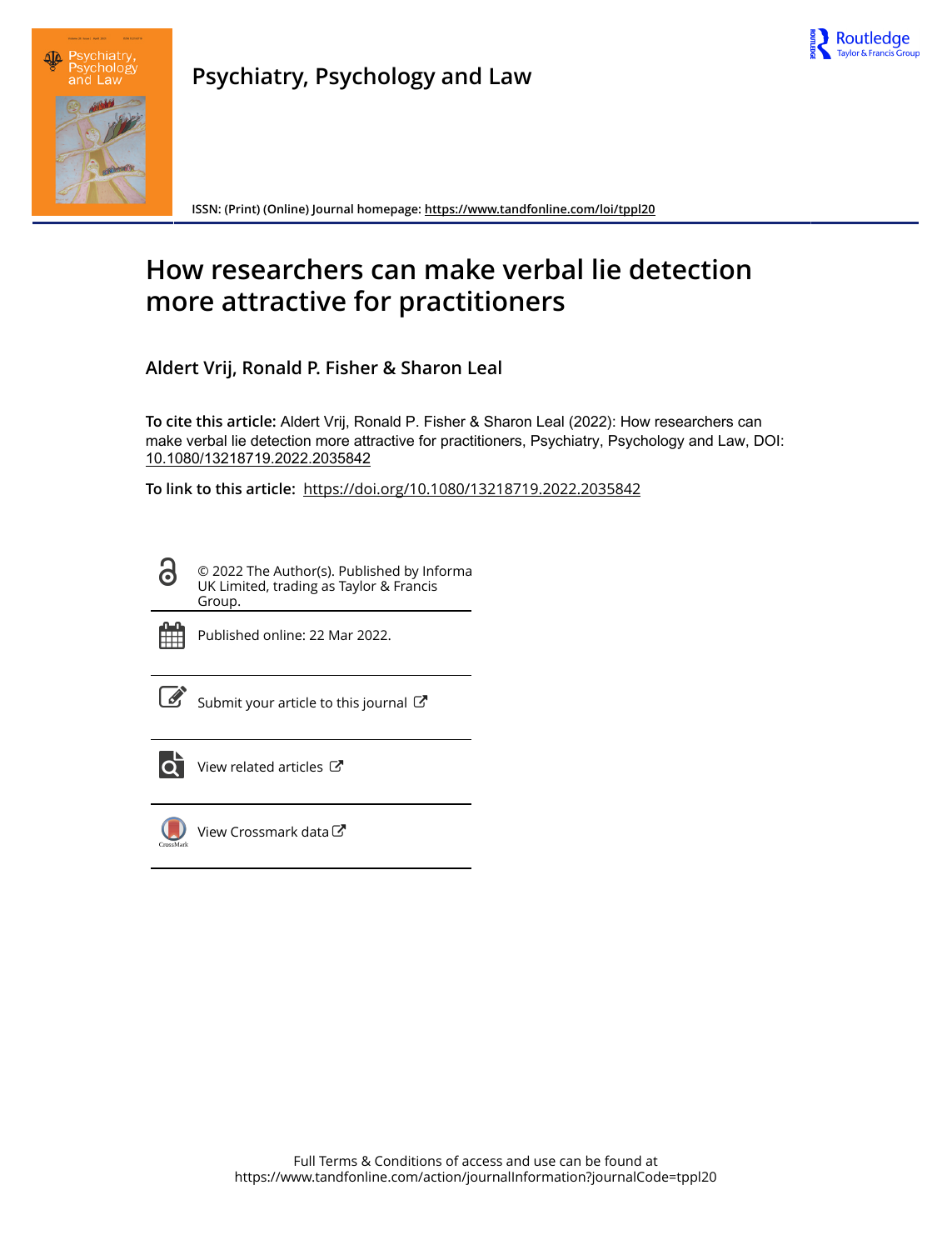## **A OPEN ACCESS** Check for updates

# <span id="page-1-0"></span>How researchers can make verbal lie detection more attractive for practitioners

Aldert Vrij<sup>a</sup>  $\bullet$ , Ronald P. Fisher<sup>b</sup> and Sharon Leal<sup>a</sup>

<sup>a</sup>Department of Psychology, University of Portsmouth, Portsmouth, UK; <sup>b</sup>Department of Psychology, Florida International University, Miami, FL, USA

Over the last 30 years deception researchers have changed their attention from observing nonverbal behaviour to analysing speech content. However, many practitioners we speak to are reluctant to make the change from nonverbal to verbal lie detection. In this article we present what practitioners believe is problematic about verbal lie detection: the interview style typically used is not suited for verbal lie detection; the most diagnostic verbal cue to deceit (total details) is not suited for lie detection purposes; practitioners are looking for signs of deception but verbal deception researchers are mainly examining cues that indicate truthfulness; cut-off points (decision rules to decide when someone is lying) do not exist; different verbal indicators are required for different types of lie; and verbal veracity indicators may be culturally defined. We discuss how researchers could address these problems.

Key words: cross-cultural deception; cues of truthfulness; cues to deceit; cues to deceit cross-cultural deception; cues to truthfulness; cut-off points; verbal baselining; verbal lie detection; verbal lie detection cut-off points.

Over the last thirty years deception researchers have changed their attention from observing nonverbal behaviour to analysing speech content (Vrij, [2019\)](#page-13-0). They have good reason to do so. Meta-analyses of deception research have shown that verbal cues are typically more diagnostic than nonverbal cues to deceit (DePaulo et al., [2003\)](#page-10-0); and that training in verbal lie detection results in a larger improvement in the ability to detect truths and lies than training in nonverbal lie detection (Hauch et al., [2016](#page-11-0)).

Many practitioners we meet rely on nonverbal cues when they attempt to detect deceit. This could be the result of their training. Police manuals overwhelmingly pay attention to nonverbal cues to deceit (Vrij & Granhag, [2007](#page-13-0)) and most lie detection training available focuses on nonverbal cues to deceit. Many practitioners we talk to are reluctant to make the change from nonverbal to verbal lie detection. In this article we present what practitioners believe is problematic about verbal lie detection: the interview style typically used is not suited for verbal lie detection; the most diagnostic verbal cue to deceit (total details) is not suited for lie detection purposes; practitioners are looking for signs of deception but verbal deception researchers are mainly examining cues that indicate truthfulness; cut-off points (decision rules to decide when someone is lying) do not exist; different verbal indicators are required for different types of lie; and verbal veracity indicators may be culturally defined. Several of those issues have already been raised by researchers (e.g. Nahari et al.,

Correspondence: Aldert Vrij, Department of Psychology, University of Portsmouth, Portsmouth, PO1 2UP, UK. Email: aldert.vrij@port.ac.uk

© 2022 The Author(s). Published by Informa UK Limited, trading as Taylor & Francis Group.

This is an Open Access article distributed under the terms of the Creative Commons Attribution-NonCommercial-NoDerivatives License (http://creativecommons.org/licenses/by-nc-nd/4.0/), which permits non-commercial re-use, distribution, and reproduction in any medium, provided the original work is properly cited, and is not altered, transformed, or built upon in any way.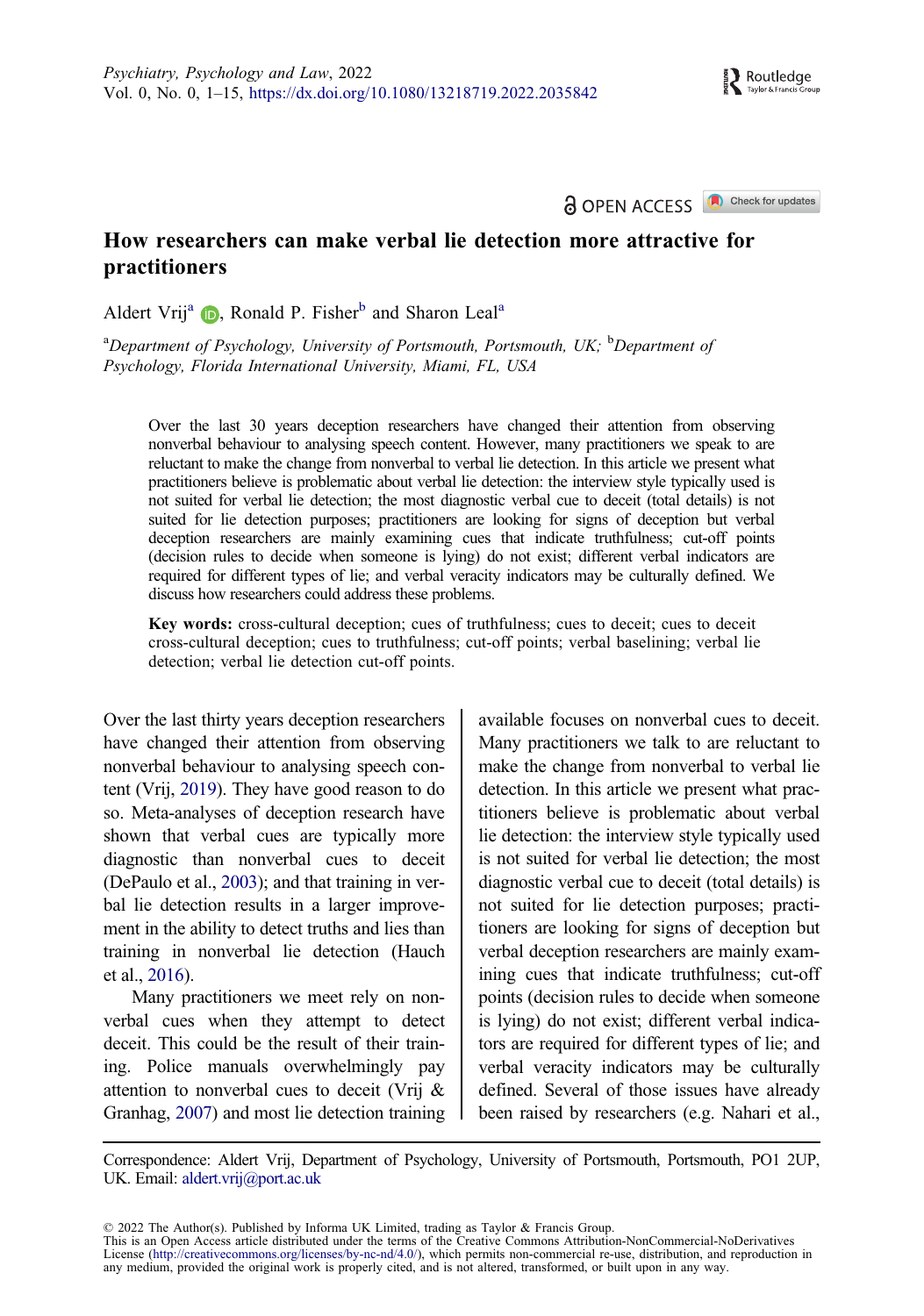<span id="page-2-0"></span>[2019;](#page-12-0) Vrij, [2016](#page-13-0)), but the list in this article is more extensive than discussed in previous publications.

We want researchers to address the practitioners' concerns. Researchers conduct research, in part, because of their curiosity about the underlying theoretical concerns, but also to solve real-world problems (applied research). To solve real-world problems, it is important to come up with ways to address them. Comments sometimes heard amongst verbal deception researchers, such as'Verbal lie detection is more accurate than nonverbal lie detection' and 'Many of the problems do not just apply to verbal lie detection; they also apply to nonverbal lie detection,' will not convince practitioners to use verbal lie detection. Instead, more creative arguments are required. In this article we offer such arguments by making suggestions about future research that will address the practitioners' concerns. Currently, we do not always have appropriate answers for practitioners, but, if we conducted the recommended research, we might have more appropriate responses.

Before we start this article, one limitation merits mentioning. We talked to a limited number of practitioners, and their views may not be representative of all practitioners. To grasp a view that is less anecdotal a very large survey is required. Such a survey could result in more concerns than we report in this article. For example, perhaps more mundane factors explain the reluctance amongst practitioners to make the switch to verbal lie detection, such as a resistance to change what they once learned; disbelief about the validity of novel findings in lie detection; and difficulties in making the required changes in the organisations they are working in. We do not discuss such factors because researchers can only have a limited role to address them.

# The interview style typically used is not suited for verbal lie detection

Probably the four most researched veracity lie detection methods are the Strategic Use of Evidence (SUE), the Verifiability Approach

(VA), Cognitive Credibility Assessment (CCA) and Assessment Criteria Indicative of Deception (ACID). Meta-analyses are available regarding the first three tools and have shown that all three produce diagnostic verbal cues to deceit (Hartwig et al., [2014;](#page-11-0) Palena et al., [2021;](#page-12-0) Vrij, Palena, et al., [2021\)](#page-12-0). Another meta-analysis provided evidence that trained observers perform well above the level of chance in distinguishing between truth tellers and lie tellers if they pay attention to CCA and ACID related cues (Mac Giolla & Luke, [2021\)](#page-11-0).

SUE relates to comparing a statement with evidence (Granhag & Hartwig, [2015](#page-11-0)). In SUE, interviewers encourage interviewees to discuss their whereabouts during the period of interest without revealing the evidence they possess. Lie tellers' reluctance to position themselves near the scene of crime (avoid or escape strategy) results, amongst other findings, in more contradictions between statement and evidence amongst lie tellers than amongst truth tellers (Hartwig et al., [2014\)](#page-11-0). If multiple pieces of evidence are available, it is beneficial to introduce them gradually in the interview rather than at once (Dando et al., [2015](#page-10-0); Granhag et al., [2013;](#page-11-0) McDougall & Bull, [2015\)](#page-11-0); see also Sandham et al. ([2020](#page-12-0)).

VA states that truth tellers report more details that an investigator can check than do lie tellers (Nahari, [2018b\)](#page-12-0). Information that can be verified include activities carried out or witnessed by named witnesses or captured on CCTV cameras. Research has found that truth tellers provide more verifiable details than do lie tellers, particularly if the investigator asks the interviewee, when possible, to include in their statements details they can check. This encourages truth tellers more than lie tellers to report verifiable details (Palena et al., [2021](#page-12-0)).

The CCA interview protocol consists of exhausting the free recall phase of an interview by repeatedly asking interviewees to report all they can remember, albeit in different formats: (a) initial free recall followed by free recalls; (b) after a model statement (a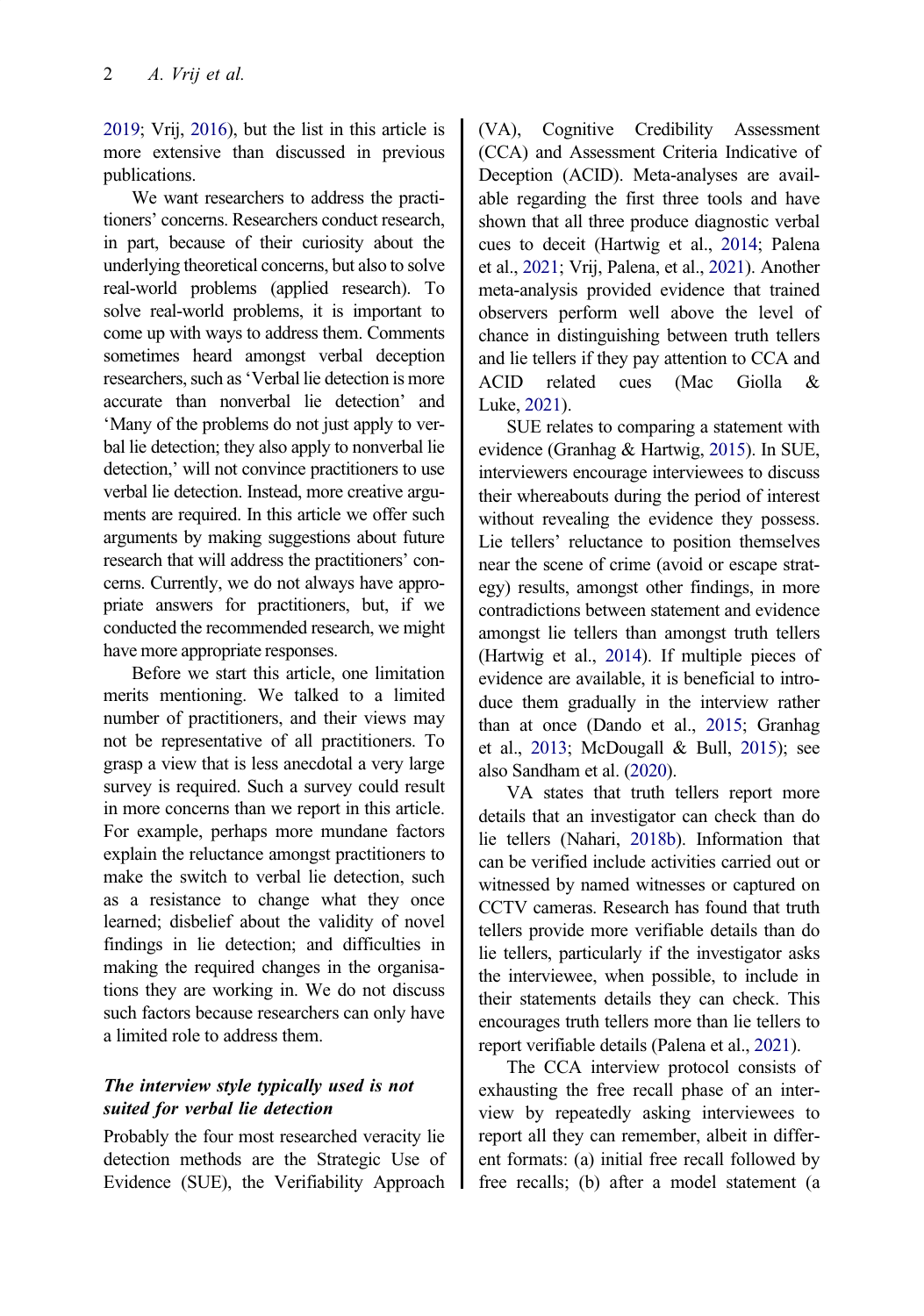<span id="page-3-0"></span>detailed account about a topic unrelated to the event under investigation (Leal et al., [2015;](#page-11-0) Vrij, Leal, & Fisher, [2018\)](#page-13-0); (c) in reverse order; and (d) while sketching. A key dependent variable is the new information (particularly complications, discussed below) that is added at each stage (Vrij et al., [2015](#page-14-0); Vrij, Mann, et al., [2021](#page-14-0)).

In ACID an initial free recall phase is followed by mnemonics (mental reinstatement of context, recall from other perspective and reverse order recall) to enhance the interviewee's recall of the event. Truth tellers benefit more from these mnemonics than lie tellers and provide more additional detail (Colwell et al., [2013](#page-10-0)). In addition, a series of multiplechoice questions are asked in between the different mnemonics. These are questions that lie tellers have not anticipated. They therefore increase cognitive demand on lie tellers, because they must consider what the interviewer knows and does not know about the event (Colwell et al., [2013\)](#page-10-0).

Practitioners often mention that there is a gap between the interview protocols required for using these veracity assessment tools and a typical interview. For these veracity assessment tools to be effective, interviewees should report their experiences in as much detail as possible without interruption (Vrij et al., [2015\)](#page-14-0). The latter is in alignment with how 'good interview practice' is advocated by researchers and yields good results in terms of eliciting information, eliciting true confessions and avoiding false confessions (Meissner et al., [2014](#page-12-0), [2017;](#page-12-0) Vrij, Meissner, et al., [2017\)](#page-13-0). Yet, this interview style is often not used. Typically, the initial free recall phase is followed by many questions to which short answers are given (Snook et al., [2012;](#page-12-0) Vrij et al., [2015](#page-14-0)). Many transcripts that practitioners show us of interviews conducted in their organisations also follow this format. As a result, we often struggle to give meaningful advice about verbal veracity assessment when reading transcripts of such interviews.

There are several reasons why interviews consisting of many questions and short answers

appear to be prevalent. Some interview protocols are designed in this format because there is only a very short time frame to conduct interviews (e.g. 911 interviews and border control interviews). In those cases, interview protocols required for verbal veracity assessment (openended recall without interruptions) are difficult to employ. In other settings, there is more time to conduct the interview, and so it would be more suitable for an open-ended recall without interruptions. However, in many of those instances, the interviewee is reluctant to talk. Finally, in some instances, the interviewer is too keen to ask specific questions.

One way to bridge the gap between interview protocols used in verbal veracity assessment (e.g. open-ended questions without interruptions) and a typical interview protocol (e.g. many questions and short answers) is to examine verbal veracity assessment in interview settings in which respondents do not provide detailed narrative statements. Researchers could start collaborating with practitioners and either they could examine whether existing veracity assessment tools could be made suitable for the interview protocols that practitioners use or, alternatively, researchers could design entirely new veracity assessment tools to meet the briefer answers that respondents current give. Research into which verbal cues are diagnostic to deception in interviews consisting of brief answers is scarce, but see Ormerod and Dando [\(2015\)](#page-12-0) for an exception.

# The most diagnostic verbal cue to deceit (total details) is unsuitable for lie detection purposes

The total amount of information people provide (total details) appears to be the most diagnostic cue to distinguish truth tellers from lie tellers, with truth tellers typically providing more details than lie tellers (Amado et al., [2016\)](#page-10-0). Total details also seems to be the most frequently investigated verbal cue in deception research (Amado et al., [2016;](#page-10-0) Vrij, [2008](#page-13-0)) and has also been suggested as a potentially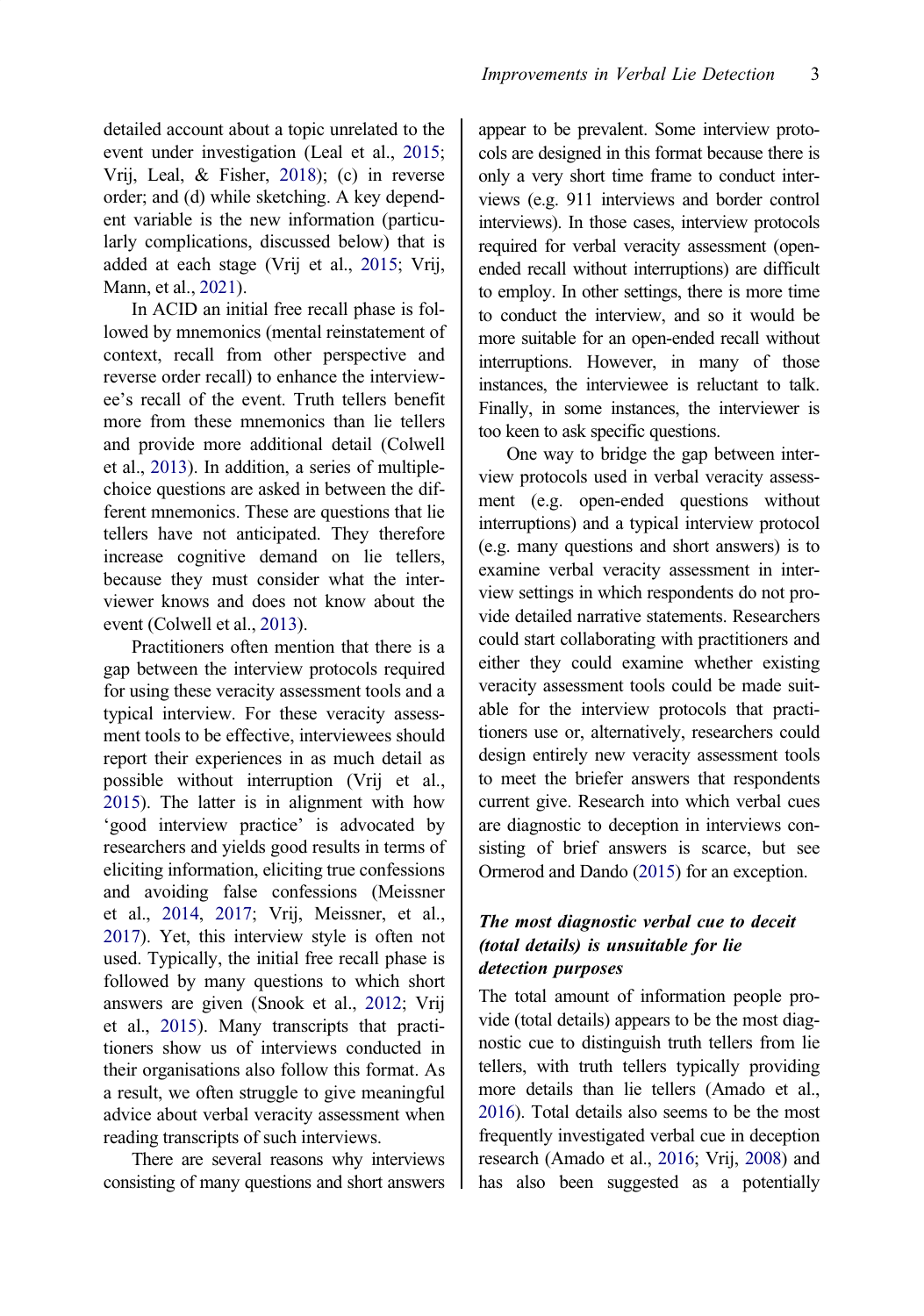<span id="page-4-0"></span>effective cue for lie detection (Verschuere, Bogaard, et al., [2021;](#page-13-0) Verschuere, Lin, et al., [2021](#page-13-0)).

We think that total details is unsuitable for lie detection purposes. First, it is impractical. In research, details are typically operationalised by transcribing the interviews and counting the number of units of unique information. Transcribing interviews and coding these transcripts refers to post-interview deception detection, a method that also can be used in some real-life situations. However, in other real-life investigations, practitioners cannot use this operationalisation, because there is urgency to make a veracity decision (e.g. border control interviews) or because practitioners do not have the resources available to transcribe interviews and read transcripts (e.g. many police–suspect interviews). In such situations real-time deception detection is the preferred method. Investigators have two options if they want to examine total details when transcribing the interviews is not available. First, they could count the number of details an interviewee provides during interviews in real time. As we explained above this is an impossible task. Second, they could estimate the number of details someone provides. Experiments in which coding objective details (frequency of occurrence) and coding subjective details (7-point Likert scale) are compared are scarce, and we are aware of only two such experiments. Shaw et al. [\(2014\)](#page-12-0) found a high correlation ( $r = .67$ ) between the two types of coding. Moreover, the typical finding for details – truth tellers reported more details than lie tellers – emerged in both types of coding. In unpublished work, Verschuere, Lin, et al. ([2021](#page-13-0)) found that observers instructed to make decisions based on detailedness when evaluating written statements were very accurate in distinguishing truth tellers from lie tellers. This accuracy outperformed the accuracy based on objective coding of this cue. This suggests that a subjective estimation of details could be an adequate alternative to the objective measurement. However, in both

experiments the estimations were carried out by coders (Shaw et al., [2014\)](#page-12-0) and observers (Verschuere, Lin, et al., [2021](#page-13-0)) based on the transcripts of the interview and not by the interviewers themselves during the interviews. It is therefore premature to suggest that interviewers can estimate the actual number of details reported in interviews in real time. Future research should examine this.

Second, total details is in all likelihood vulnerable to countermeasures: lie tellers' efforts, after learning how a lie detection tool works, to adjust their responses so that they come across as truth tellers when the tool is used. All lie tellers need to do to appear honest in interviews where investigators use total details as a cue to deceit is to provide details. Lie tellers are surely capable of doing just that. To detect deceit in such interviews, investigators have no choice other than to examine the types of detail that interviewees report.

Rather than examining verbal cues that practitioners cannot count in real time and are vulnerable to countermeasures (e.g. total details), researchers could provide practitioners with verbal cues that can be counted in real time and are more resistant to countermeasures. Three examples are: complications, verifiable sources and plausibility. Complications, which are uttered more by truth tellers than lie tellers (Vrij, Palena, et al., [2021](#page-12-0)), are added clusters of details that make the story more complicated (e.g. 'Initially we did not see our friend, as he was waiting at a different entrance'). Because complications are clusters of details, there are fewer complications than there are details. The example above contains seven details (underlined) but one complication. From workshops we give about lie detection we know that practitioners can count complications in real time, and research has shown that they frequently occur in truthful stories even when these truthful stories describe a short period of time (Vrij, Palena, et al., [2021](#page-13-0)). Complications are also to some extent resistant to countermeasures. In an experiment in which lie tellers were informed about the relationship between complications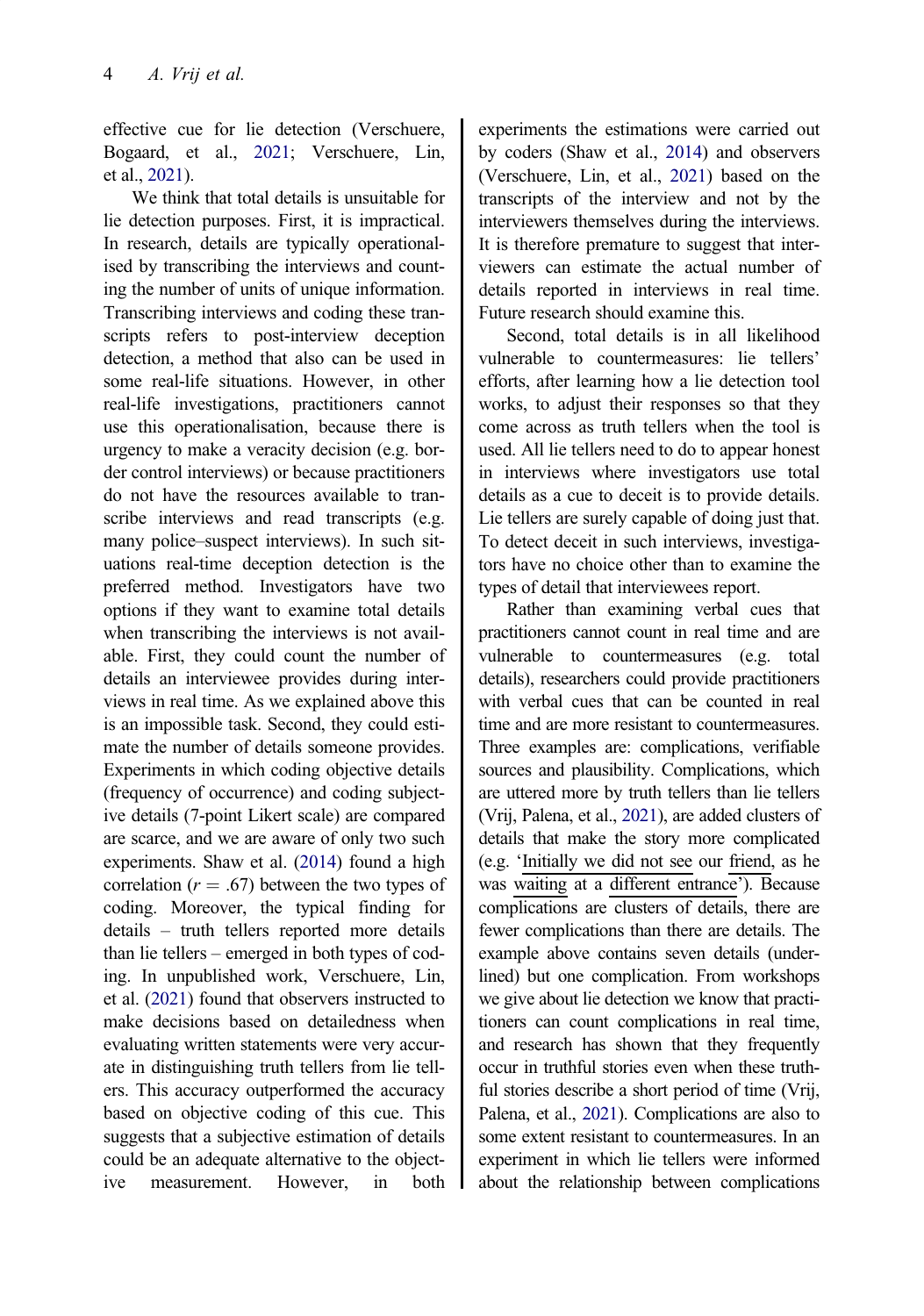<span id="page-5-0"></span>and deception, they still reported fewer countermeasures than did truth tellers (Vrij, Leal, Fisher, et al., [2020](#page-13-0)).

Verifiable sources are derived from the Verifiability Approach. Take as example the following sentence: 'In the afternoon, I went shopping with my friend  $Fred$  and bought trousers and two pairs of shoes'. The Verifiability Approach recommends counting the number of verifiable details in a statement (nine in the example) but, like total details, they cannot be counted in real time. However, someone can count the number of verifiable sources in a statement (one in the example above 'Fred'). Truth tellers typically report more verifiable sources than do lie tellers (Leal et al., [2018;](#page-11-0) Vrij et al., [2019](#page-13-0); Vrij, Mann, et al., [2021](#page-14-0)). This variable also seems to be resistant to countermeasures. In fact, informing truth tellers and lie tellers about the working of the Verifiability Approach (i.e. informing interviewees that the investigator would like to hear details she or he can check) increased the difference between truth tellers and lie tellers in reporting verifiable details, because it made truth tellers report more additional verifiable details than lie tellers (Nahari et al., [2014\)](#page-12-0).

Plausibility, a cue to truthfulness, is perhaps the verbal cue that can be measured most easily in real time. It can be defined as how likely is it that the activities happened in the way described (Leal et al., [2019](#page-11-0), p. 278). Research has shown that plausibility distinguishes truth tellers from lie tellers better than most other verbal indicators (Vrij, Deeb, et al., [2021\)](#page-13-0). It is widely used as a veracity assessment tool, for example, in asylum seekers interviews in Australia and the European Union (Luker, [2013](#page-11-0); UNHCR, [2013\)](#page-13-0). Yet researchers appear sceptical in examining plausibility and in recommending its use to practitioners (Vrij, Deeb, et al., [2021\)](#page-13-0). Their problem is the subjective nature of the cue. Unlike most other verbal cues, it cannot be operationalised as frequency of occurrences in a statement. Instead, it is a global impression of that statement. However, research has

shown that it is possible to measure plausibility reliably (Vrij, Deeb, et al., [2021\)](#page-13-0). In addition, re-analysing five data sets has shown that plausibility can be predicted by two cues that can be measured objectively by counting their frequency of occurrence: Complications and verifiable sources, explaining almost 40% of the variance (Vrij, Deeb, et al., [2021\)](#page-13-0). In addition to these cues, practitioners can take the context into account and judge a statement in terms of what is conventional or reasonable in a given situation (unconventional or unreasonable activities are considered implausible). This context-based lie detection has shown good potential (Blair et al., [2010\)](#page-10-0). Given that plausibility would be a convenient cue for practitioners to use and that research has given concrete instructions about what to do, we recommend researchers no longer ignore it. Perhaps they can explore the benefits and costs of plausibility judgements and address the subjectivity issue. We are not aware of countermeasures research regarding plausibility. We do not think that lie tellers will be able to use successful countermeasures if they try to do so. Arguably, it is easier for lie tellers to successfully employ countermeasures if they are given concrete instructions what to do to come across as honest. Such concrete information is not available regarding plausibility.

# Predominantly cues to truthfulness do exist

A distinction can be made between cues to deceit and cues to truthfulness. Cues to deceit are cues that lie tellers display more frequently than truth tellers, and cues to truthfulness are cues that truth tellers display more frequently than lie tellers. Most nonverbal cues are cues to deceit. For example, it is assumed that lie tellers compared to truth tellers show more gaze aversion, more fidgeting and more pauses (Strömwall et al., [2004](#page-13-0)). Practitioners who attempt to detect deceit through observing nonverbal behaviour are thus used to looking for cues to deceit.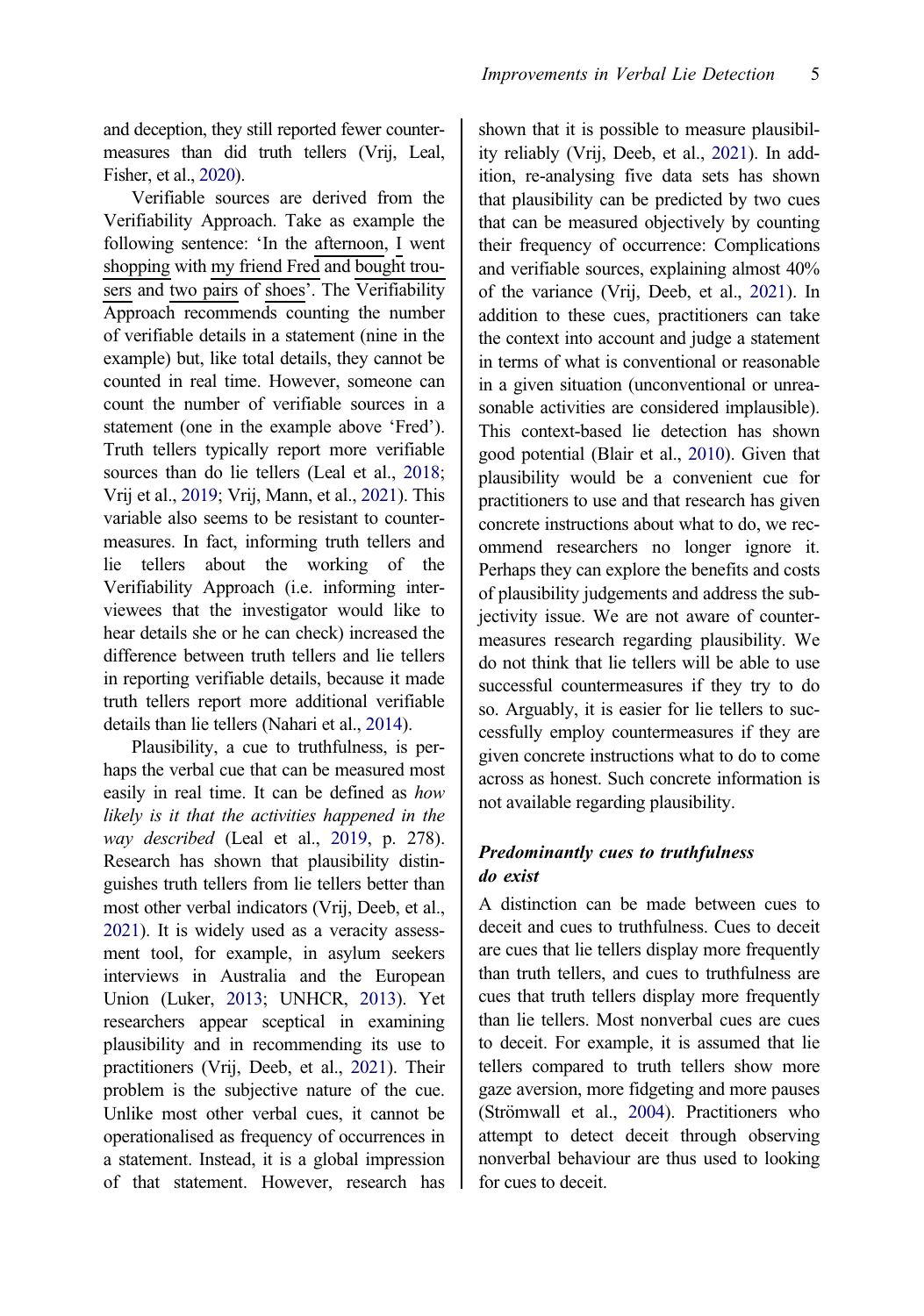<span id="page-6-0"></span>In contrast, most verbal indicators of deception are cues to truthfulness. Total number of details, for example, is a cue to truthfulness. Criteria-Based Content Analysis, a widely researched list of verbal veracity indicators, consists of 19 verbal criteria, and they are all cues to truthfulness (Amado et al., [2016\)](#page-10-0). Reality Monitoring, another frequently used list of verbal veracity indicators (Masip et al., [2005](#page-11-0); Sporer, [2004](#page-12-0)), consists of eight criteria, and all but one are cues to truthfulness. The exception is the cue 'Cognitive operations', which lie tellers are predicted to use more frequently than truth tellers (Masip et al., [2005;](#page-11-0) Vrij, [2008](#page-13-0)). Researchers disagree about how to operationalise cognitive operations (Vrij, [2008](#page-13-0)), and it does not discriminate between truth tellers and lie tellers (Masip et al., [2005](#page-11-0); Vrij, [2008](#page-13-0)).

The Verifiability Approach states that truth tellers report more details that an investigator can check than do lie tellers (Nahari, [2018b\)](#page-12-0), and research has supported this assumption (Palena et al., [2021\)](#page-12-0). This makes verifiable details a cue to truthfulness. However, the opposite, that lie tellers report more unverifiable details than truth tellers, is not true (Palena et al., [2021\)](#page-12-0). Furthermore, the Verifiability Approach does not predict that such a difference will occur. From the verbal veracity tools available to date, only SUE focuses on cues to deceit, statement–evidence inconsistency and within-statement inconsistency (Hartwig et al., [2014](#page-11-0)).

Verbal lie detection may become more popular amongst practitioners if it does what practitioners typically do: pay attention to cues to deceit. In most daily-life situations, people are generally truthful (Levine, [2014\)](#page-11-0). This makes (a) assuming that a statement is true (truth default) and (b) being inclined to evaluate a statement as true (true bias) successful lie detection strategies (Levine, [2014](#page-11-0)). However, in interviews the chance that suspects lie is real, and suspicion is often actively triggered. Attempting to detect deceit then becomes a priority, and paying attention to cues to deceit sounds reasonable. It makes sense that when detecting lies practitioners would like to obtain direct evidence (e.g. cues to deceit present) rather than indirect evidence (e.g. cues to truthfulness absent). Direct evidence does not require any reasoning to draw a conclusion based on the evidence whereas indirect evidence requires that an inference be made between the evidence and conclusion to be drawn from it.

In fact, a verbal veracity tool (or any veracity tool) that measures a mixture of cues to truthfulness and cues to deceit (combining two sources of direct evidence) is most desirable. Someone would be able to say with much more confidence that someone is lying when not only cues to deceit are present but also when cues to truthfulness are absent, and, vice versa, someone would be able to say with much more confidence that someone is telling the truth when not only cues to truthfulness are present but also when cues to deceit are absent.

Researchers have started recently to examine two verbal cues to deceit that lie tellers appear to report more frequently than truth tellers (Vrij, Palena, et al., [2021\)](#page-12-0): common knowledge details and self-handicapping strategies. Common knowledge details refer to strongly invoked stereotypical information about events ('The event had an Oscars theme, so everybody was dressed up'). Self-handicapping strategies refer to justifications as to why someone chooses not to provide information ('There isn't much to say about the actual bungee jump as it took only a few moments'). Like complications and verifiable sources, these two cues can be counted in real time (Vrij, Palena, et al., [2021\)](#page-12-0).

Common knowledge details and selfhandicapping strategies are frequently examined together with complications (a cue to truthfulness) but they are not as strongly related to veracity as complications (Vrij, Palena, et al., [2021\)](#page-12-0). Truth tellers also produce statements that include common knowledge details, particularly when they do not see the importance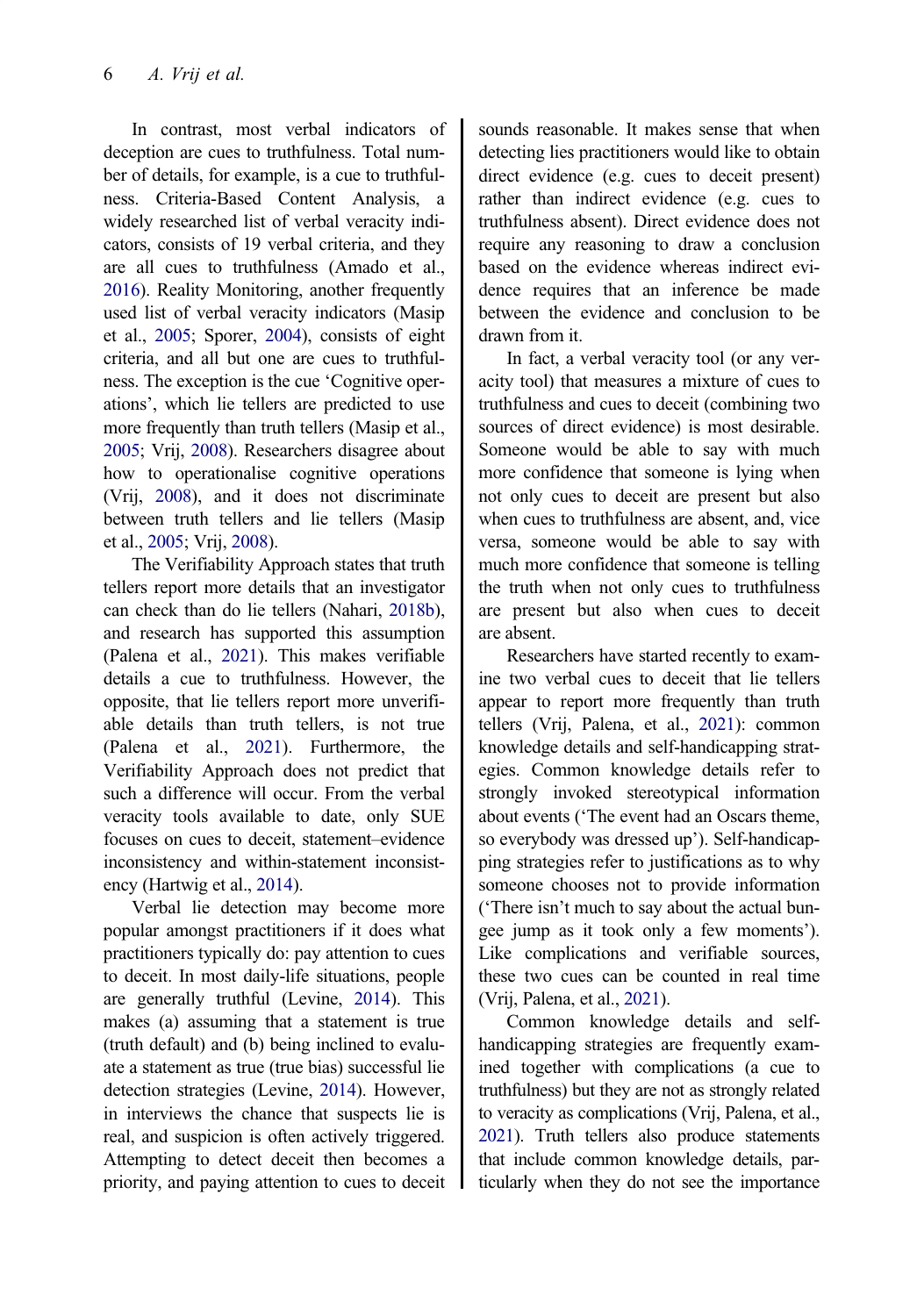<span id="page-7-0"></span>to report an event in much detail. Self-handicapping strategies do not occur frequently, which makes them of limited use to identify deception. In addition, unlike the occurrences of complications amongst truth tellers, the occurrences of common knowledge details and self-handicapping strategies amongst lie tellers may depend on the type of scenario they discuss. They are typically examined in a 'travel' scenario where interviewees report a trip they allegedly have made in the last twelve months (Vrij, Palena, et al., [2021](#page-12-0)). Travelling is arguably a somewhat scripted activity, which makes common knowledge details more likely to occur ('We visited the famous cathedral. After that we strolled over the market and in the evening we had dinner in a Chinese restaurant'). When the trip occurred not recently, lie tellers have a good opportunity to include self-handicapping strategies ('I cannot remember which restaurants we visited in the evenings; we went there three months ago'). The situation is different when someone describes a unique event that has just happened. Complications are perhaps not affected much by recency (Vrij, Palena, et al., [2021](#page-12-0)) but common knowledge details are perhaps more likely to occur when someone describes a somewhat scripted event rather than a unique event; self-handicapping strategies are more likely to occur when someone describes an event after a delay rather than immediately (Vrij, Palena, et al., [2021](#page-12-0)). In summary, common knowledge details and self-handicapping strategies have shortcomings as verbal cues to deception. It is important for practitioners that researchers search for verbal cues to deceit that are more diagnostic than common knowledge details and self-handicapping strategies (see also Nahari et al., [2019\)](#page-12-0).

#### Cut-off points do not exist

The verbal information that an interviewee provides depends on his/her personality and the situation. Individuals differ in terms of how much information they spontaneously recall (Nahari & Pazuelo, [2015](#page-12-0); Nahari &

Vrij, [2014\)](#page-12-0). For example, participants high on fantasy proneness produced statements that were richer in detail than participants low on fantasy proneness (Merckelbach, [2004](#page-12-0)), although Boskovic et al. [\(2021](#page-10-0)) could not replicate this finding. Richness in detail was positively correlated with social adroitness and self-monitoring, but negatively correlated with social anxiety (Vrij et al., [2002,](#page-13-0) [2004\)](#page-13-0).

The amount of verbal information someone provides also depends on the situation. Some factors are under control of the interviewer (system variables; Wells, [1978](#page-14-0)): appropriate questions resulting in more information than inappropriate questions (Oxburgh et al., [2012](#page-12-0)); and interview protocols such as the Cognitive Interview resulting in more information than standard type of interviews (Memon et al., [2010\)](#page-12-0). Other factors are beyond the interviewer's control (estimator variables; Wells, [1978\)](#page-14-0), such as the extent to which an experience was rich in detail (Vrij, [2008](#page-13-0)), how much attention the interviewee paid to the to-be-discussed event (Harvey et al., [2017\)](#page-11-0) and the time delay between the event and interview (Harvey et al., [2017](#page-11-0); Nahari, [2018a\)](#page-12-0). As these factors vary markedly from one situation to another, no firm cut-offs can be used in any one situation.

In experimental research truth tellers and lie tellers are compared at a group level. In these experiments, the only difference between truth tellers and lie tellers is the difference in veracity status, because individual and situational differences are controlled for. This does not reflect real life where practitioners must make veracity assessments based on an individual case in which individual and situational differences play an important part. Based on the number of (verifiable) details that someone reports, practitioners cannot conclude that someone is telling the truth or lying because the score will be influenced not only by the veracity status of the interviewee but also by his/her personality, the situation and a host of other factors; see Nahari et al. [\(2019\)](#page-12-0).

This absence of cut-off points does not only refer to verbal lie detection; it also applies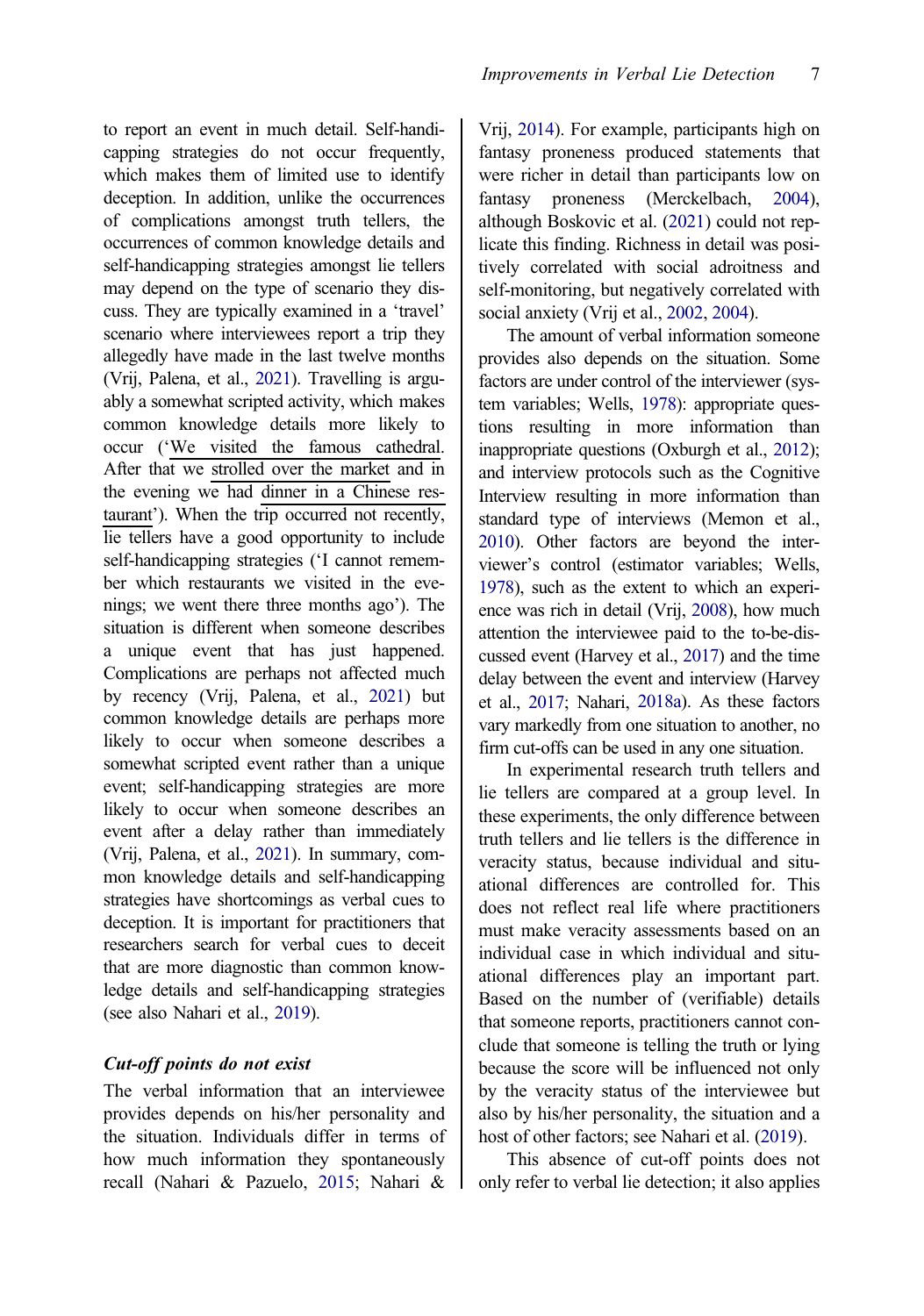<span id="page-8-0"></span>to nonverbal lie detection. It does not seem to bother practitioners as much in nonverbal lie detection as in verbal lie detection. A possible explanation is that because practitioners focus on lie detection rather than truth detection, they easily accept the nonverbal signs of deceit as support for their view that someone is lying.

To control for individual and situational differences, verbal baselining could be used. Effective baselining controls for individual differences (compare different parts of a statement within the same person) and for situational differences (compare different parts of the statement in which the person discusses the same event). Most verbal baselining research to date controls only for individual differences, which yields limited success (Bogaard et al., [2022;](#page-10-0) Palena et al., [2018;](#page-12-0) Verigin et al., [2021](#page-13-0)).

In effective verbal baselining the same person talks about the same event in different formats. For example, the interviewee could first be asked to recall all she or he remembers about the event. After this initial recall, she or he could be asked to listen to a model statement and then be asked again to report the experienced event. Research has shown that the model statement results in truth tellers adding more complications to their stories than lie tellers (Deeb et al., [2020;](#page-10-0) Vrij, Leal, et al., [2017;](#page-14-0) Vrij, Mann, et al., [2020](#page-14-0)). An alternative technique is, after the initial recall, to ask interviewees to report the event again but this time to sketch their experiences while narrating. This also leads to more complications amongst truth tellers than amongst lie tellers (Vrij, Leal, et al., [2018](#page-11-0); Vrij, Mann, et al., [2021](#page-14-0); Vrij, Mann, et al., [2020](#page-14-0)). Another alternative technique is, after an initial recall, to ask interviewees to report the event again, but this time to include sources the investigator can check. This leads to truth tellers reporting more verifiable sources than lie tellers (Vrij, Mann, et al., [2021](#page-14-0)).

Letting the same person talk about the same event in different formats controls for individual and situational differences and is therefore a step forward in solving the cut-off point problem. It does not resolve the cut-off point problem entirely, because it is still unknown how many complications or how many verifiable sources an interviewee should report to be classified as a truth teller. For cutoff points to work, truth tellers and lie tellers should report different verbal cues rather than truth tellers and lie tellers reporting the same cues but in different frequency (lie tellers report fewer complications and fewer verifiable sources than truth tellers).

Solving the cut-off score issue is challenging in lie detection, and a solution will not be easy to find. A possible solution is to examine the effect of having an 'inconclusive outcome category' on accuracy rates, as used in polygraph examinations (Kleiner, [2002\)](#page-11-0). That is, in verbal lie detection interviewees are classified as either truth tellers or lie tellers. In contrast, in polygraph examination a third category is introduced for cases with an uncertain polygraph outcome: inconclusives. It is worth examining whether the introduction of inconclusive outcomes in verbal deception research will improve the accuracy rates of classifying truth tellers and lie tellers.

# Different types of lie may result in different verbal indicators

Psychologists have made a distinction between four types of lie (DePaulo et al., [1996](#page-10-0); Leins et al., [2013](#page-11-0)). Outright lies are lies in which the information that is conveyed is totally false. Exaggerations are distortions of the truth, such as overstating or understating facts. Embedded lies are lies in which the false information is incorporated in an otherwise truthful story; and omissions are lies by deliberately omitting relevant information. Telling different types of lie may result in different cognitive processes (Sporer & Schwandt, [2006](#page-13-0)). For example, telling an outright lie is more mentally taxing than omitting information (Sporer & Schwandt, [2006\)](#page-13-0). Subsequently, some verbal cues may be specifically associated with a certain type of lie. However, research examining this is largely absent because most research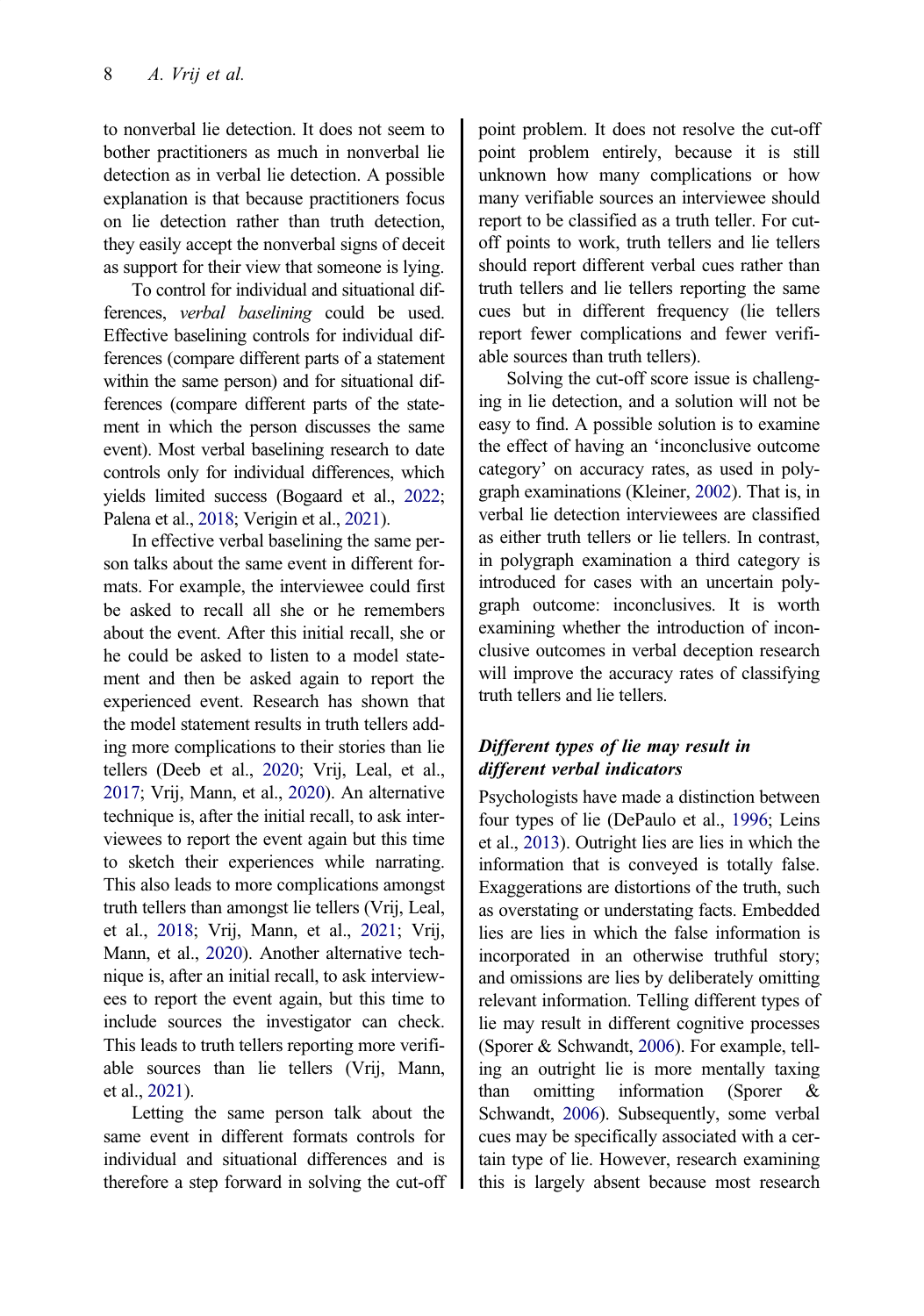<span id="page-9-0"></span>focuses on total fabrications (Vrij, [2008\)](#page-13-0), but see Verigin et al. ([2020\)](#page-13-0) for an outright lies – embedded lies comparison.

From a practical point of view, establishing which verbal cues are specifically associated with which type of lie is of little use because practitioners will not know what type of lie an interviewee may tell. It is thus more relevant to focus on similarities between the different types of lie rather than on their differences. Leal and colleagues did exactly that (Leal et al., [2020](#page-11-0)). They argued that when lying through omitting information, where the information lie tellers provide is entirely truthful, lie tellers may use the same strategy as they use when telling total falsehoods: 'to keep it simple'. Leal et al. [\(2020](#page-11-0)) thus hypothesised that even in lying through omissions scenarios, lie tellers still may include fewer details and fewer complications in their accounts than truth tellers. No difference emerged for total details but lie tellers indeed included fewer complications in their statements than truth tellers. This finding was replicated in a second lying through omitting information experiment (Leal et al., [2021](#page-11-0)). These findings suggest that complications could be a diagnostic veracity indicator across different types of lie.

## People from different cultures may show different verbal cues to deceit

Not only could verbal veracity indicators differ per type of lie, they may also be culturally determined. Cross-cultural research examining verbal veracity cues is sparse, but the limited work reveals that culturally defined verbal veracity indicators do exist (Taylor et al., [2017;](#page-13-0) Taylor et al., [2014](#page-13-0)). Taylor and colleagues [\(2014\)](#page-13-0) examined verbal veracity cues amongst several cultural groups: Arab, Pakistani, North African, South Asian, White British and White European. Several culturally specific veracity cues emerged. For example, the use of negations (e.g. denials) was a cue to deceit in Arab and Pakistani populations, but not a veracity indicator in White British and North African populations, and the use of spatial information

was a cue to deceit in North African and Pakistani populations but a cue to truthfulness in Arab and White British populations.

The modern world, with widespread travel, means that practitioners frequently interview individuals belonging to countries and cultures other than their own. It will make the already difficult task of lie detection even more difficult if investigators have to take a culture into account when assessing veracity based on speech content. The most straightforward solution is to focus on verbal cues that are culturally independent. In the, yet scarce, research in this area some of such cues have emerged. Although people from individualistic cultures (Western cultures) tend to provide more information than people from collectivistic cultures (non-Western cultures; Anakwah et al., [2020](#page-10-0); Hope et al., [2022](#page-11-0); Wang et al., [2017\)](#page-14-0), the finding that truth tellers report more details than lie tellers has been replicated in various non-Western cultures, including in Arab, Chinese, Russian and South Korean populations (Leal et al., [2018](#page-11-0); Vrij, Leal, Mann, et al., [2020](#page-14-0)). The findings that truth tellers report more complications and fewer common knowledge details and self-handicapping strategies than lie tellers has been found outside the Western world in Hispanic, Russian and South Korean populations (Vrij & Vrij, [2020](#page-14-0)). We encourage researchers to continue searching for culturally independent verbal veracity indicators.

#### Conclusion

Although many researchers made the shift from nonverbal to verbal lie detection, most practitioners have yet to follow suit. In this article we addressed concerns practitioners raised about verbal lie detection. We believe that simply telling practitioners that verbal lie detection is more accurate than nonverbal lie detection and that many of their concerns also apply to nonverbal lie detection will not convince practitioners to make the change. Many concerns practitioners raised are caused by gaps in research. To make verbal lie detection more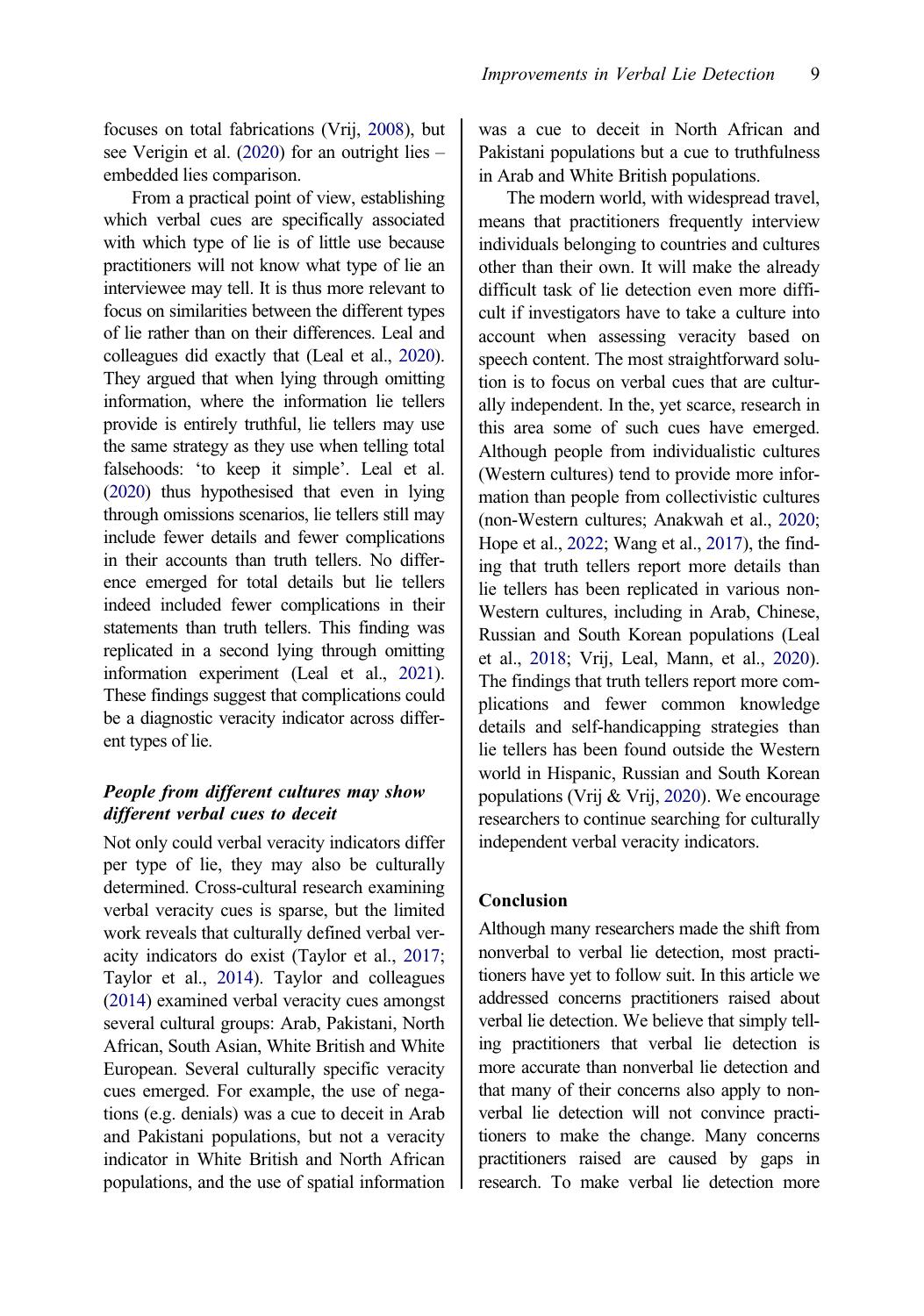<span id="page-10-0"></span>acceptable amongst practitioners researchers should address these limitations by examining: (a) verbal veracity assessment tools in interviews that consist of many questions and short answers; (b) verbal cues that can be estimated in real time and are not vulnerable to countermeasures; (c) verbal cues to deceit in addition to cues to truthfulness; and verbal veracity cues that occur independently from (d) type of lie and (e) cultural background of the interviewee.

There is a lot to do for researchers. The discrepancies between how practitioners work and the way verbal lie detection functions makes it not straightforward to encourage practitioners to make the switch from nonverbal to verbal lie detection. Instead, it requires creative solutions. We hope that this article provides researchers with ideas for such solutions.

## Ethical standards

#### Declaration of conflicts of interest

Aldert Vrij has declared no conflicts of interest. Ronald P. Fisher has declared no conflicts of interest.

Sharon Leal has declared no conflicts of interest.

## Ethical approval

This article does not contain any studies with human participants or animals performed by any of the authors.

## Funding

The time the first author spent working on this article was funded by the Centre for Research and Evidence on Security Threats [ESRC Award: ES/N009614/1].

## ORCID

Aldert Vrij **D** http://orcid.org/0000-0001-8647-7763

## References

Amado, B. G., Arce, R., Fariña, F., & Vilarino, M. [\(2016\)](#page-3-0). Criteria-Based Content Analysis (CBCA) reality criteria in adults: A meta-analytic review. International Journal of Clinical and Health Psychology, 16(2), 201–210. [https://doi.org/10.](https://doi.org/10.1016/j.ijchp.2016.01.002) [1016/j.ijchp.2016.01.002](https://doi.org/10.1016/j.ijchp.2016.01.002)

- Anakwah, N., Horselenberg, R., Hope, L., Amankwah-Poku, M., & Koppen, P. J. ([2020\)](#page-9-0). Cross-cultural differences in eyewitness memory reports. Applied Cognitive Psychology, 34(2), 504–515. [https://doi.org/](https://doi.org/10.1002/acp.3637) [10.1002/acp.3637](https://doi.org/10.1002/acp.3637)
- Blair, J. P., Levine, T., & Shaw, A. ([2010\)](#page-5-0). Content in context improves deception detection accuracy. Human Communication Research, 36(3), 423–442. [https://doi.org/10.](https://doi.org/10.1111/j.1468-2958.2010.01382x) [1111/j.1468-2958.2010.01382x](https://doi.org/10.1111/j.1468-2958.2010.01382x)
- Bogaard, G., Meijer, E. H., Vrij, A., & Nahari, G. [\(2022](#page-8-0)). Deception detecting using comparable truth baselines. Psychology, Crime, & Law.
- Boskovic, I., Ramakers, A., & Emre Akca, A. Y. ([2021\)](#page-7-0). Dull versus creative liars—Who deceives better? Fantasy proneness and verifiability of genuine and fabricated accounts. Journal of Investigative Psychology and Offender Profiling, 18(1), 56–67. [https://doi.](https://doi.org/10.1002/jip.1565) [org/10.1002/jip.1565](https://doi.org/10.1002/jip.1565)
- Colwell, K., Hiscock-Anisman, C. K., & Fede, J. ([2013\)](#page-3-0). Assessment Criteria Indicative of Deception: An example of the new paradigm of differential recall enhancement. In B. S. Cooper, D. Griesel, & M. Ternes (Eds.) Applied issues in investigative interviewing, eyewitness memory, and credibility assessment (pp. 259–292). Springer. [https://doi.org/](https://doi.org/10.1007/978-1-4614-5547-9_11) [10.1007/978-1-4614-5547-9\\_11](https://doi.org/10.1007/978-1-4614-5547-9_11)
- Dando, C. J., Bull, R., Ormerod, T. C., & Sandham, A. L. ([2015\)](#page-2-0). Helping to sort the liars from the truth-tellers: The gradual revelation of information during investigative interviews. Legal and Criminological Psychology,  $20(1)$ , 114–128. [https://doi.org/](https://doi.org/10.1111/lcrp.12016) [10.1111/lcrp.12016](https://doi.org/10.1111/lcrp.12016)
- Deeb, H., Vrij, A., & Leal, S. ([2020](#page-8-0)). The effects of a Model Statement on information elicitation and deception detection in multiple interviews. Acta Psychologica, 207, 103080. [https://doi.org/10.1016/j.actpsy.](https://doi.org/10.1016/j.actpsy.2020.103080) [2020.103080](https://doi.org/10.1016/j.actpsy.2020.103080)
- DePaulo, B. M., Kashy, D. A., Kirkendol, S. E., Wyer, M. M., & Epstein, J. A. ([1996\)](#page-8-0). Lying in everyday life. Journal of Personality and Social Psychology, 70(5), 979–995. [https://doi.org/10.1037/0022-3514.](https://doi.org/10.1037/0022-3514.70.5.979) [70.5.979](https://doi.org/10.1037/0022-3514.70.5.979)
- DePaulo, B. M., Lindsay, J. L., Malone, B. E., Muhlenbruck, L., Charlton, K., & Cooper, H. [\(2003](#page-1-0)). Cues to deception. Psychological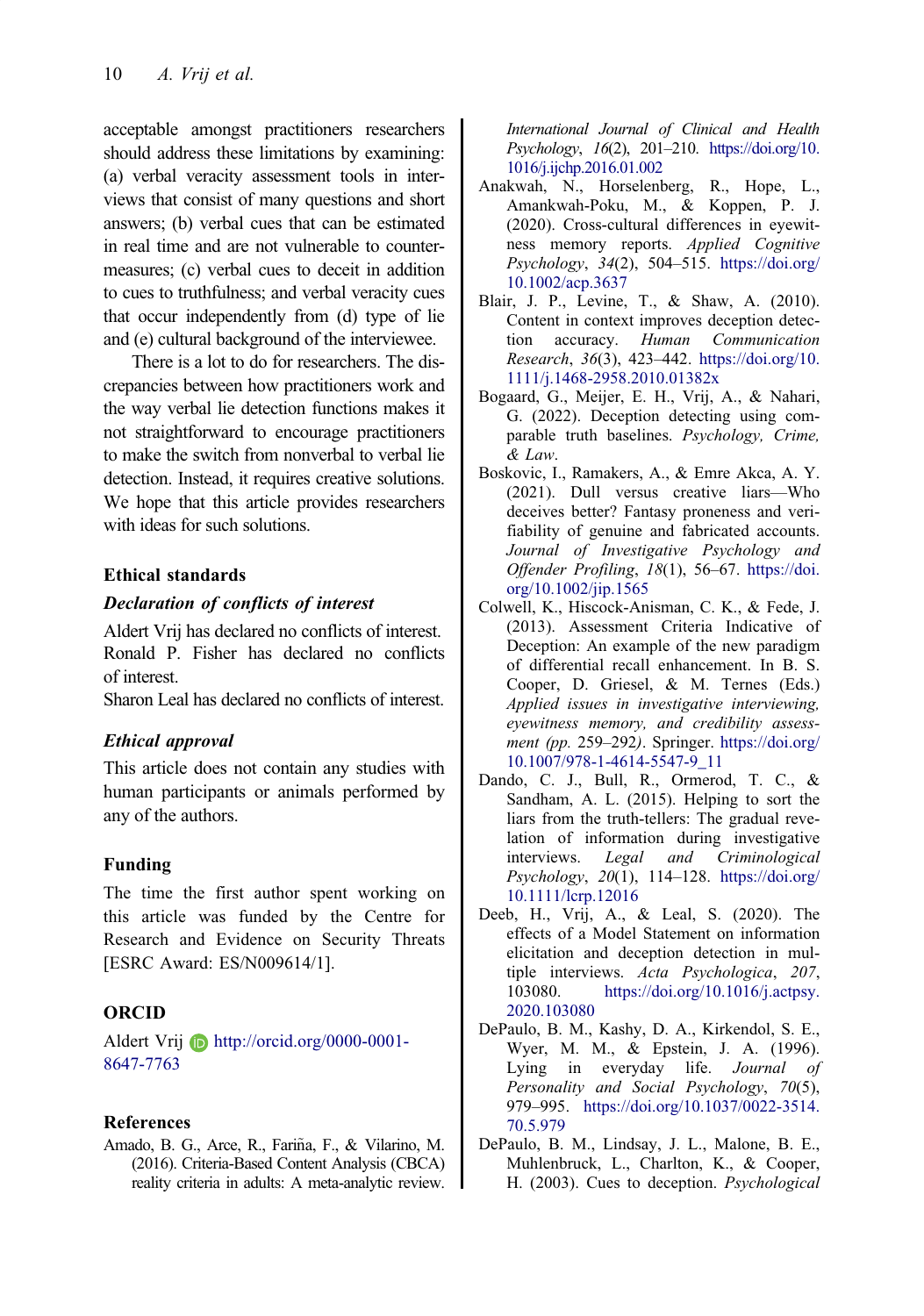<span id="page-11-0"></span>Bulletin, 129(1), 74–118. [https://doi.org/10.](https://doi.org/10.1037/0033-2909.129.1.74) [1037/0033-2909.129.1.74](https://doi.org/10.1037/0033-2909.129.1.74)

- Granhag, P. A., & Hartwig, M. ([2015](#page-2-0)). The Strategic Use of Evidence (SUE) technique: A conceptual overview. In P. A. Granhag, A. Vrij, & B. Verschuere (Eds.), Deception detection: Current challenges and new approaches (pp. 231–251). Wiley.
- Granhag, P. A., Strömwall, L. A., Willén, R., & Hartwig, M. [\(2013](#page-2-0)). Eliciting cues to deception by tactical disclosure of evidence: The first test of the Evidence Framing Matrix. Legal and Criminological Psychology, 18(2), 341–355. [https://doi.org/10.1111/j.2044-8333.](https://doi.org/10.1111/j.2044-8333.2012.02047.x) [2012.02047.x](https://doi.org/10.1111/j.2044-8333.2012.02047.x)
- Hartwig, M., Granhag, P. A., & Luke, T. [\(2014](#page-2-0)). Strategic use of evidence during investigative interviews: The state of the science. In: D. C. Raskin, C. R. Honts, & J. C. Kircher (Eds.), Credibility assessment: Scientific research and applications (pp. 1–36). Academic Press.
- Harvey, A., Vrij, A., Leal, S., Hope, L., & Mann, S. ([2017\)](#page-7-0). Deception and decay: Verbal lie detection as a function of delay and encoding quality. Journal of Applied Research in Memory and Cognition, 6(3), 306–318. [https://doi.org/10.1016/jjarmac.](https://doi.org/10.1016/jjarmac.2017.04.002) [2017.04.002](https://doi.org/10.1016/jjarmac.2017.04.002)
- Hauch, V., Sporer, S. L., Michael, S. W., & Meissner, C. A. ([2016\)](#page-1-0). Does training improve the detection of deception? A metaanalysis. Communication Research, 43(3), 283–343. [https://doi.org/10.1177/](https://doi.org/10.1177/0093650214534974) [0093650214534974](https://doi.org/10.1177/0093650214534974)
- Hope, L., Anakwah, N., Antfolk, J., Brubacher, S. P., Flowe, H., Gabbert, F., Giebels, E., Kanja, W., Korkman, J., Kyo, A., Naka, M., Otgaar, H., Powell, M. B., Selim, H., Skrifvars, J., Kwasi Sorkpah, I., Sowatey, E. A., Steele, L. C., Stevens, L., … Wells, S. ([2022\)](#page-9-0). Urgent issues and prospects at the intersection of culture, memory, and witness interviews: Exploring the challenges for research and practice. Legal and Criminological Psychology, 27(1), 1–31. <https://doi.org/10.1111/lcrp.12202>
- Kleiner, M. [\(2002](#page-8-0)). Handbook of polygraph testing. Academic Press.
- Leal, S., Vrij, A., Deeb, H., Burkhardt, J., Dabrowna, O., & Fisher, R. P. [\(2021](#page-9-0)). Verbal cues to deceit when lying through omitting information: Examining the effect of a Model Statement interview protocol. Manuscript submitted for publication.
- Leal, S., Vrij, A., Deeb, H., Hudson, C., Capuozzo, P., & Fisher, R. P. ([2020\)](#page-9-0). Verbal

cues to deceit when lying through omitting information. Legal and Criminological Psychology, 25(2), 278–294. [https://doi.org/](https://doi.org/10.1111/lcrp.12180) [10.1111/lcrp.12180](https://doi.org/10.1111/lcrp.12180)

- Leal, S., Vrij, A., Deeb, H., & Kamermans, K. ([2019\)](#page-5-0). Encouraging interviewees to say more and deception: The Ghostwriter method. Legal and Criminological Psychology, 24(2), 273–287. [https://doi.org/](https://doi.org/10.1111/lcrp.12152) [10.1111/lcrp.12152](https://doi.org/10.1111/lcrp.12152)
- Leal, S., Vrij, A., Vernham, Z., Dalton, G., Jupe, L., Harvey, A., & Nahari, G. ([2018\)](#page-5-0). Crosscultural verbal deception. Legal and Criminological Psychology, 23(2), 192–213. <https://doi.org/10.1111/lcrp.12131>
- Leal, S., Vrij, A., Warmelink, L., Vernham, Z., & Fisher, R. [\(2015](#page-3-0)). You cannot hide your telephone lies: Providing a model statement as an aid to detect deception in insurance telephone calls. Legal and Criminological Psychology, 20(1), 129–146. [https://doi.org/](https://doi.org/10.1111/lcrp.12017) [10.1111/lcrp.12017](https://doi.org/10.1111/lcrp.12017)
- Leins, D., Fisher, R. P., & Ross, S. J. ([2013\)](#page-8-0). Exploring liars' strategies for creating deceptive reports. Legal and Criminological Psychology, 18(1), 141–151. [https://doi.org/](https://doi.org/10.1111/j.2044-8333.2011.02041.x) [10.1111/j.2044-8333.2011.02041.x](https://doi.org/10.1111/j.2044-8333.2011.02041.x)
- Levine, T. R. ([2014\)](#page-6-0). Truth-default theory (TDT): A theory of human deception and deception detection. Journal of Language and Social Psychology, 33(4), 378–392. <https://doi.org/10.1177/0261927X14535916>
- Luker, T. [\(2013](#page-5-0)). Decision making conditioned by radical uncertainty: Credibility assessment at the Australian refugee review tribunal. International Journal of Refugee Law, 25(3), 502–534. <https://doi.org/10.1093/ijrl/eet043>
- Mac Giolla, E., & Luke, T. [\(2021](#page-2-0)). Does the cognitive approach to lie detection improve the accuracy of human observers? Applied Cognitive Psychology, 35(2), 385–392. <https://doi.org/10.1002/acp.3777>
- Masip, J., Sporer, S., Garrido, E., & Herrero, C. ([2005\)](#page-6-0). The detection of deception with the reality monitoring approach: A review of the empirical evidence. Psychology, Crime, & Law, 11(1), 99–122. [https://doi.org/10.1080/](https://doi.org/10.1080/10683160410001726356) [10683160410001726356](https://doi.org/10.1080/10683160410001726356)
- McDougall, A. J., & Bull, R. ([2015\)](#page-2-0). Detecting truth in suspect interviews: The effect of use of evidence (early or gradual) and time delay on Criteria-Based Content Analysis, Reality Monitoring and inconsistency within suspect statements. Psychology, Crime, & Law, 21(6), 514–530. [https://doi.org/10.1080/](https://doi.org/10.1080/1068316X.2014.994631) [1068316X.2014.994631](https://doi.org/10.1080/1068316X.2014.994631)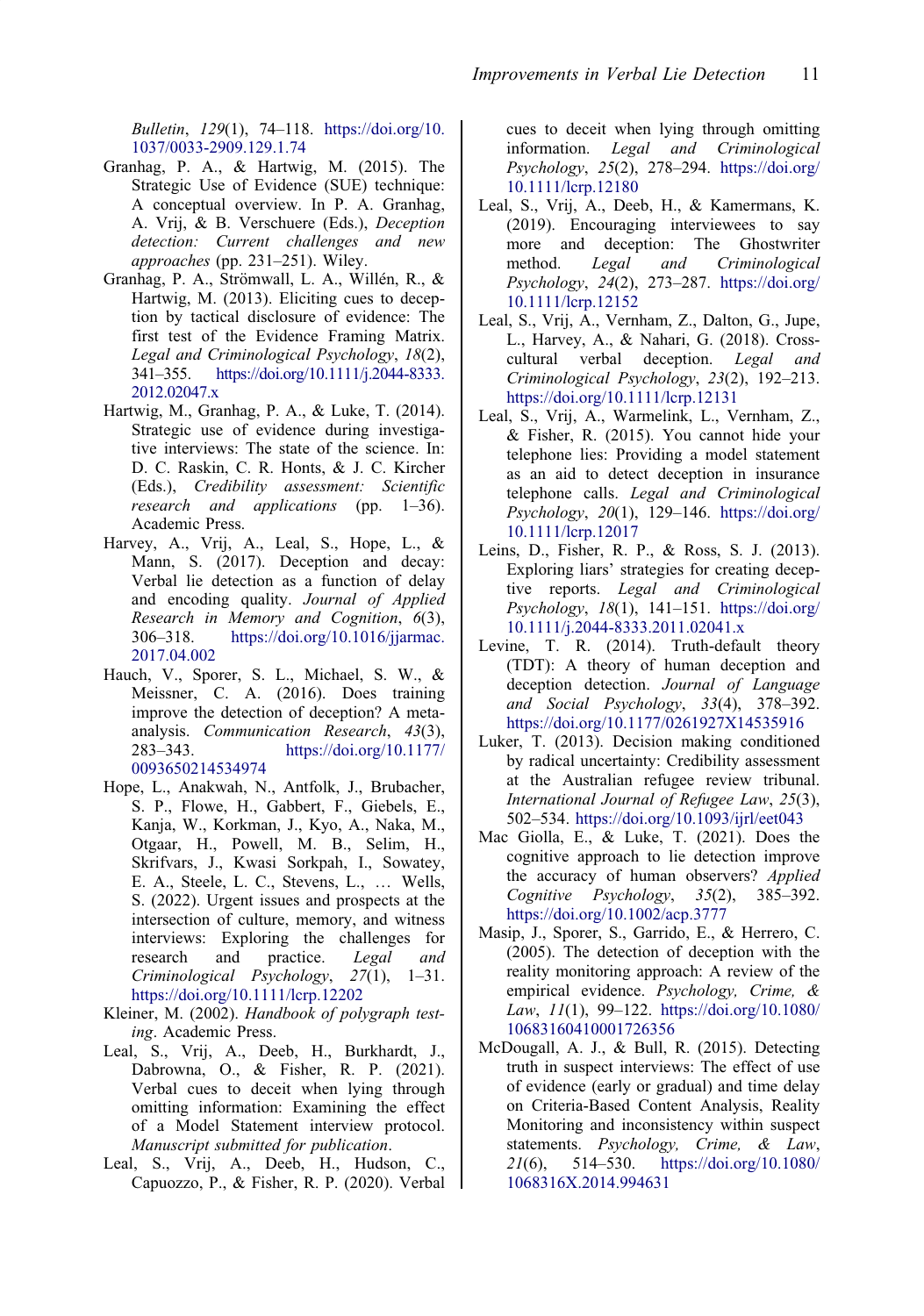- <span id="page-12-0"></span>Meissner, C. A., Redlich, A. D., Michael, S. W., Evans, J. R., Camilletti, C. R., Bhatt, S., & Brandon, S. [\(2014](#page-3-0)). Accusatorial and information-gathering interrogation methods and their effects on true and false confessions: A meta-analytic review. Journal of Experimental Criminology, 10(4), 459–486. <https://doi.org/10.1007/s11292-014-9207-6>
- Meissner, C. A., Surmon-Böhr, F., Oleszkiewicz, S., & Alison, L. J. [\(2017](#page-3-0)). Developing an evidence-based perspective on interrogation: A review of the U.S. Government's High-Value Detainee Interrogation Group Research Program. Psychology, Public Policy, and Law, 23(4), 438–457. [https://doi.](https://doi.org/10.1037/law0000136) [org/10.1037/law0000136](https://doi.org/10.1037/law0000136)
- Memon, A., Meissner, C., A., & Fraser, J. [\(2010](#page-7-0)). The cognitive interview: A meta-analytic review and study space analysis of the past 25 years. Psychology, Public Policy, & Law,  $16(4)$ , 340–372. [https://doi.org/10.1037/](https://doi.org/10.1037/a0020518) [a0020518](https://doi.org/10.1037/a0020518)
- Merckelbach, H. [\(2004](#page-7-0)). Telling a good story: Fantasy proneness and the quality of fabricated memories. Personality and Individual Differences, 37(7), 1371–1382. [https://doi.](https://doi.org/10.1016/j.paid.2004.01.007) [org/10.1016/j.paid.2004.01.007](https://doi.org/10.1016/j.paid.2004.01.007)
- Nahari, G. [\(2018a](#page-7-0)). Reality Monitoring in the forensic context: Digging deeper into the speech of liars. Journal of Applied Research in Memory and Cognition, 7(3), 432–440. <https://doi.org/10.1016/j.jarmac.2018.04.003>
- Nahari, G. ([2018b](#page-2-0)). The applicability of the Verifiability Approach to the real world. In P. Rosenfeld (Ed.), Detecting concealed information and deception: Verbal, behavioral, and biological methods (pp. 329–350). Academic Press. [https://doi.org/10.1016/](https://doi.org/10.1016/B978-0-12-812729-2.00014-8) [B978-0-12-812729-2.00014-8](https://doi.org/10.1016/B978-0-12-812729-2.00014-8)
- Nahari, G., Ashkenazi, T., Fisher, R. P., Granhag, P. -A., Hershkowitz, I., Masip, J., Meijer, E. H., Nisin, Z., Sarid, N., Taylor, P. J., Verschuere, B., & Vrij, A. [\(2019](#page-1-0)). Language of Lies: Urgent issues and prospects in verbal lie detection research. Legal and Criminological Psychology, 24(1), 1–23. <https://doi.org/10.1111/lcrp.12148>
- Nahari, G., & Pazuelo, M. [\(2015](#page-7-0)). Telling a convincing story: Richness in detail as a function of gender and priming. Journal of Applied Research in Memory and Cognition, 4(4), 363–367. [https://doi.org/10.1016/j.jar](https://doi.org/10.1016/j.jarmac.2015.08.005) [mac.2015.08.005](https://doi.org/10.1016/j.jarmac.2015.08.005)
- Nahari, G., & Vrij, A. [\(2014](#page-7-0)). Are you as good as me at telling a story? Individual differences in interpersonal-Reality Monitoring. Psychology, Crime, & Law, 20(6), 573–583.

[https://doi.org/10.1080/1068316X.2013.](https://doi.org/10.1080/1068316X.2013.793771) [793771](https://doi.org/10.1080/1068316X.2013.793771)

- Nahari, G., Vrij, A., & Fisher, R. P. [\(2014](#page-5-0)). The Verifiability Approach: Countermeasures facilitate its ability to discriminate between truths and lies. Applied Cognitive Psychology, 28(1), 122–128. [https://doi.org/](https://doi.org/10.1002/acp.2974) [10.1002/acp.2974](https://doi.org/10.1002/acp.2974)
- Ormerod, T. C., & Dando, C. J. [\(2015](#page-3-0)). Finding a needle in a haystack: Toward a psychologically informed method for aviation security screening. Journal of Experimental Psychology. General, 144(1), 76–84. [https://](https://doi.org/10.1037/xge0000030) [doi.org/10.1037/xge0000030](https://doi.org/10.1037/xge0000030)
- Oxburgh, G., Ost., & Cherryman, J. ([2012\)](#page-7-0). Police interviews with suspected child sex offenders: does use of empathy and question type influence the amount of investigation relevant information obtained? Psychology, Crime & Law, 18(3), 259–273. [https://doi.](https://doi.org/10.1080/1068316X.2010.481624) [org/10.1080/1068316X.2010.481624](https://doi.org/10.1080/1068316X.2010.481624)
- Palena, N., Caso, L., Vrij, A., & Nahari, G. ([2021\)](#page-2-0). The Verifiability Approach: A metaanalysis. Journal of Applied Research in Memory and Cognition, 10(1), 155-166. <https://doi.org/10.1016/j.jarmac.2020.09.001>
- Palena, N., Caso, L., Vrij, A., & Orthey, R. ([2018\)](#page-8-0). Detecting deception through small talk and comparable truth baselines. Journal of Investigative Psychology and Offender Profiling, 15(2), 124–132. [https://doi.org/10.](https://doi.org/10.1002/jip.1495) [1002/jip.1495](https://doi.org/10.1002/jip.1495)
- Sandham, A. L., Dando, C. J., Bull, R., & Ormerod, T. C. [\(2020](#page-2-0)). Improving professional observers' veracity judgements by tactical interviewing. Journal of Police and Criminal Psychology. [https://doi.org/10.1007/](https://doi.org/10.1007/s11896-020-09391-1) [s11896-020-09391-1](https://doi.org/10.1007/s11896-020-09391-1)
- Shaw, D., Vrij, A., Leal, S., & Mann, S., Hillman, J., Granhag, P. A., & Fisher, R. P. ([2014\)](#page-4-0). We'll take it from here': The effect of changing interviewers in information gathering interviews. Applied Cognitive Psychology, 28(6), 908–916. [https://doi.org/](https://doi.org/10.1002/acp.3072) [10.1002/acp.3072](https://doi.org/10.1002/acp.3072)
- Snook, B., Luther, K., Quinlan, H., & Milne, R. ([2012\)](#page-3-0). LET 'EM TALK! A field study of police questioning practices of suspects and accused persons. Criminal Justice and Behavior, 39(10), 1328–1339. [https://doi.org/](https://doi.org/10.1177/009385481141217010.1177/) [10.1177/009385481141217010.1177/](https://doi.org/10.1177/009385481141217010.1177/)
- Sporer, S. L. ([2004\)](#page-6-0). Reality monitoring and detection of deception. In P. A. Granhag & L. A. Strömwall (Eds.), Deception detection in forensic contexts (pp. 64–102). Cambridge University Press.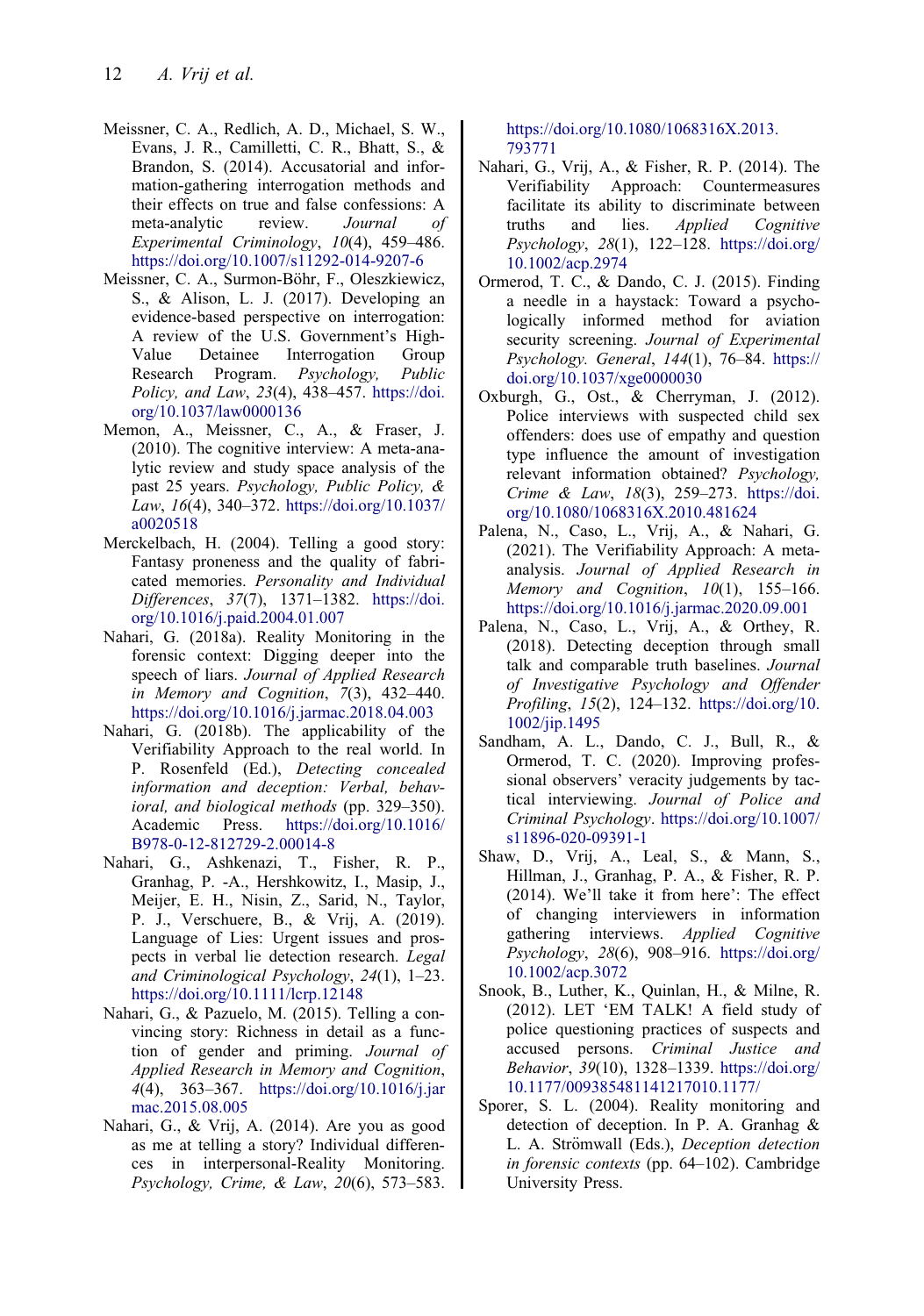- <span id="page-13-0"></span>Sporer, S. L., & Schwandt, B. [\(2006](#page-8-0)). Para-verbal indicators of deception: A meta-analytic synthesis. Applied Cognitive Psychology, 20(4), 421–446. <https://doi.org/10.1002/acp.1190>
- Strömwall, L. A., Granhag, P. A., & Hartwig, M. [\(2004\)](#page-5-0). Practitioners' beliefs about deception. In P. A. Granhag & L. A. Strömwall (Eds.), Deception detection in forensic contexts (pp. 229–250). Cambridge University Press.
- Taylor, P. J., Larner, S., Conchie, S. M., & Menacere, T. ([2017\)](#page-9-0). Culture moderates changes in linguistic self-presentation and detail provision when deceiving others. Royal Society Open Science, 4(6), 170128. <https://doi.org/10.1098/rsos.170128>.
- Taylor, P. J., Larner, S., Conchie, S. M., & van der Zee, S. [\(2014](#page-9-0)). Cross-cultural deception detection. In P. A. Granhag, A. Vrij, & B. Verschuere (Eds.), Detecting deception: Current challenges and cognitive approaches (pp. 175–201). John Wiley & Sons.
- UNHCR ([2013\)](#page-5-0). Beyond proof: Credibility assessment in EU asylum systems. [https://](https://www.unhcr.org/uk/protection/operations/51a8a08a9/full-report-beyond-proof-credibility-assessment-eu-asylum-systems.html) [www.unhcr.org/uk/protection/operations/](https://www.unhcr.org/uk/protection/operations/51a8a08a9/full-report-beyond-proof-credibility-assessment-eu-asylum-systems.html) [51a8a08a9/full-report-beyond-proof-credibil](https://www.unhcr.org/uk/protection/operations/51a8a08a9/full-report-beyond-proof-credibility-assessment-eu-asylum-systems.html)[ity-assessment-eu-asylum-systems.html](https://www.unhcr.org/uk/protection/operations/51a8a08a9/full-report-beyond-proof-credibility-assessment-eu-asylum-systems.html)
- Verigin, B., Meijer, E. H., & Vrij, A. [\(2020\)](#page-9-0). Embedding lies into truthful stories does not affect their quality. Applied Cognitive Psychology, 34(2), 516–525. <https://doi.org/10.1002/acp.3642>
- Verigin, B., Meijer, E. H., & Vrij, A. [\(2021\)](#page-8-0). A within-statement baseline comparison for detecting lies. Psychiatry, Psychology, and Law : An Interdisciplinary Journal of the Australian and New Zealand Association of Psychiatry, Psychology and Law, 28(1), 94-103. [https://doi.](https://doi.org/10.1080/13218719.2020.1767712) [org/10.1080/13218719.2020.1767712](https://doi.org/10.1080/13218719.2020.1767712)
- Verschuere, B., Bogaard, G., & Meijer, E. H. ([2021\)](#page-4-0). Discriminating deceptive from truthful statements using the verifiability approach: A metaanalysis. Applied Cognitive Psychology, 35(2), 374–384. <https://doi.org/10.1002/acp.3775>
- Verschuere, B., Lin, C. C., Huismann, S., Kleinberg, B., Meijer, E. [\(2021](#page-4-0)). Use the best, ignore the rest: How heuristics allow to tell a lie from the truth. Unpublished manuscript. [https://psyarxiv.com/kdr6u.](https://psyarxiv.com/kdr6u)
- Vrij, A. ([2008\)](#page-3-0). Detecting lies and deceit: Pitfalls and opportunities (2nd ed.). John Wiley and Sons.
- Vrij, A. [\(2016\)](#page-2-0). Baselining as a lie detection method. Applied Cognitive Psychology, 30(6), 1112–1119. <https://doi.org/10.1002/acp.3288>
- Vrij, A. ([2019\)](#page-1-0). Deception and truth detection when analysing nonverbal and verbal cues. Applied Cognitive Psychology, 33(2), 160–167. <https://doi.org/10.1002/acp.3457>
- Vrij, A., Akehurst, L., Soukara, S., & Bull, R. ([2002\)](#page-7-0). Will the truth come out? The effect of deception, age, status, coaching, and social skills on CBCA scores. Law and Human Behavior, 26(3), 261–283. [https://](https://doi.org/10.1023/A:1015313120905) [doi.org/10.1023/A:1015313120905](https://doi.org/10.1023/A:1015313120905)
- Vrij, A., Akehurst, L., Soukara, S., & Bull, R. ([2004\)](#page-7-0). Let me inform you how to tell a convincing story: CBCA and Reality Monitoring scores as a function of age, coaching and deception. Canadian Journal of Behavioural Science / Revue Canadienne Des Sciences du Comportement, 36(2), 113–126. <https://doi.org/10.1037/h0087222>
- Vrij, A., Deeb, H., Leal, S., Granhag, P. A., & Fisher, R. P. [\(2021](#page-4-0)). Plausibility: A verbal cue to veracity worth examining? The European Journal of Psychology Applied to Legal Context, 13(2), 47–53. [https://doi.org/](https://doi.org/10.5093/ejpalc2021a4) [10.5093/ejpalc2021a4](https://doi.org/10.5093/ejpalc2021a4)
- Vrij, A., & Granhag, P. A. ([2007\)](#page-1-0). Interviewing to detect deception. In S. A. Christianson (Ed.), Offenders' memories of violent crimes (pp. 279–304). John Wiley & Sons, Ltd.
- Vrij, A., Leal, S., Deeb, H., Chan, S., Khader, M., Chai, W., & Chin, J. [\(2019](#page-5-0)). Lying about flying: The efficacy of the information protocol and model statement for detecting deceit. Applied Cognitive Psychology, 34(1), 241–255. <https://doi.org/10.1002/acp.3614>
- Vrij, A., Leal, S., & Fisher, R. P. [\(2018](#page-3-0)). Verbal deception and the Model Statement as a lie detection tool. Frontiers in Psychiatry, 9, 492. <https://doi.org/10.3389/fpsyt.2018.00492>
- Vrij, A., Leal, S., Fisher, R. P., Mann, S., Dalton, G., Jo, E., Shaboltas, A., Khaleeva, M., Granskaya, J., & Houston, K. (2018). Sketching as a technique to elicit information and cues to deceit in interpreter-based interviews. Journal of Applied Research in Memory and Cognition, 7(2), 303-313. <https://doi.org/10.1016/j.jrarmac.2017.11.001>
- Vrij, A., Leal, S., Fisher, R. P., Mann, S., Deeb, H., Jo, E., Castro Campos, C., & Hamzeh, S. [\(2020](#page-5-0)). The efficacy of using countermeasures in a Model Statement interview. The European Journal of Psychology Applied to Legal Context, 12(1), 23–34. <https://doi.org/10.5093/ejpalc2020a3>
- Vrij, A., Leal, S., Mann, S., Dalton, G., Jo, E., Shaboltas, A., Khaleeva, M., Granskaya, J., & Houston, K. [\(2017](#page-3-0)). Using the Model Statement to elicit information and cues to deceit in interpreter-based interviews. Acta psychologica, 177, 44–53. [https://doi.org/10.](https://doi.org/10.1016/j.actpsy.2017.04.011) [1016/j.actpsy.2017.04.011](https://doi.org/10.1016/j.actpsy.2017.04.011)